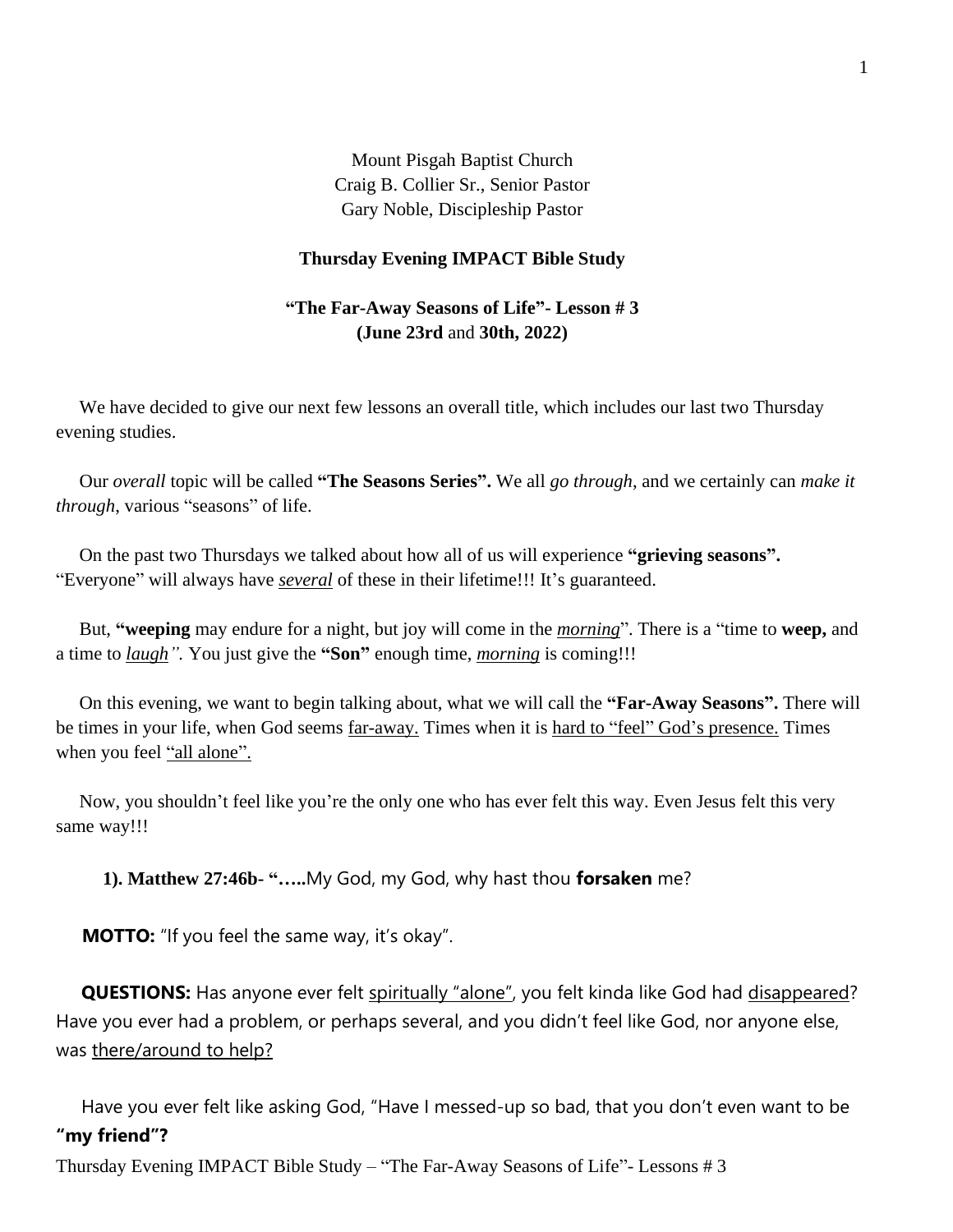Now, someone may be saying, "I didn't know that God even wanted to be **my friend**"?

 **1). James 2:23-** And the scripture was fulfilled which saith, **Abraham** believed God, and it was imputed unto him for righteousness: and he was called **the Friend of God.**

 **2). II Chronicles 20:7-** Art not thou our God, who didst drive out the inhabitants of this land before thy people Israel, and gavest it to the seed of **Abraham thy friend for ever?**

 **3). Isaiah 41:8-** But thou, Israel, art my servant, Jacob whom I have chosen, the seed of **Abraham my friend.**

 **"Three"** times in the Bible Abraham is called **God's friend.** God wants to be your friend as well!! And *Jesus, His Son, wants to be your friend.*

 **4). John 15:15-** Henceforth I call you **not servants;** for the servant knoweth not what his lord doeth: but **I have called you friends;** for all things that I have heard of my Father I have made known unto **you.**

God has friends. The question is, **are you one**? Does God have any "friends" left?

 Notice, it doesn't say that "Abraham" called God "his" friend. No, just the opposite. "God" called Abraham "His" friend. Are you a friend of God? God wants to be your friend.

 **5). Proverbs 18:24-** A man that hath friends must shew himself friendly: and **there is a friend** that sticketh **closer** than a **brother.**

This is the kind of relationship that God wants to have with you.

 So, we want to explain "why" at times you may feel abandoned by God. We shall talk about: **"What to Do When God Seems Far-Away"?** For you definitely will, if you haven't already, have this type of experience!

Our anchor (main) scripture, our guiding scripture, that we will focus on throughout this topic will be: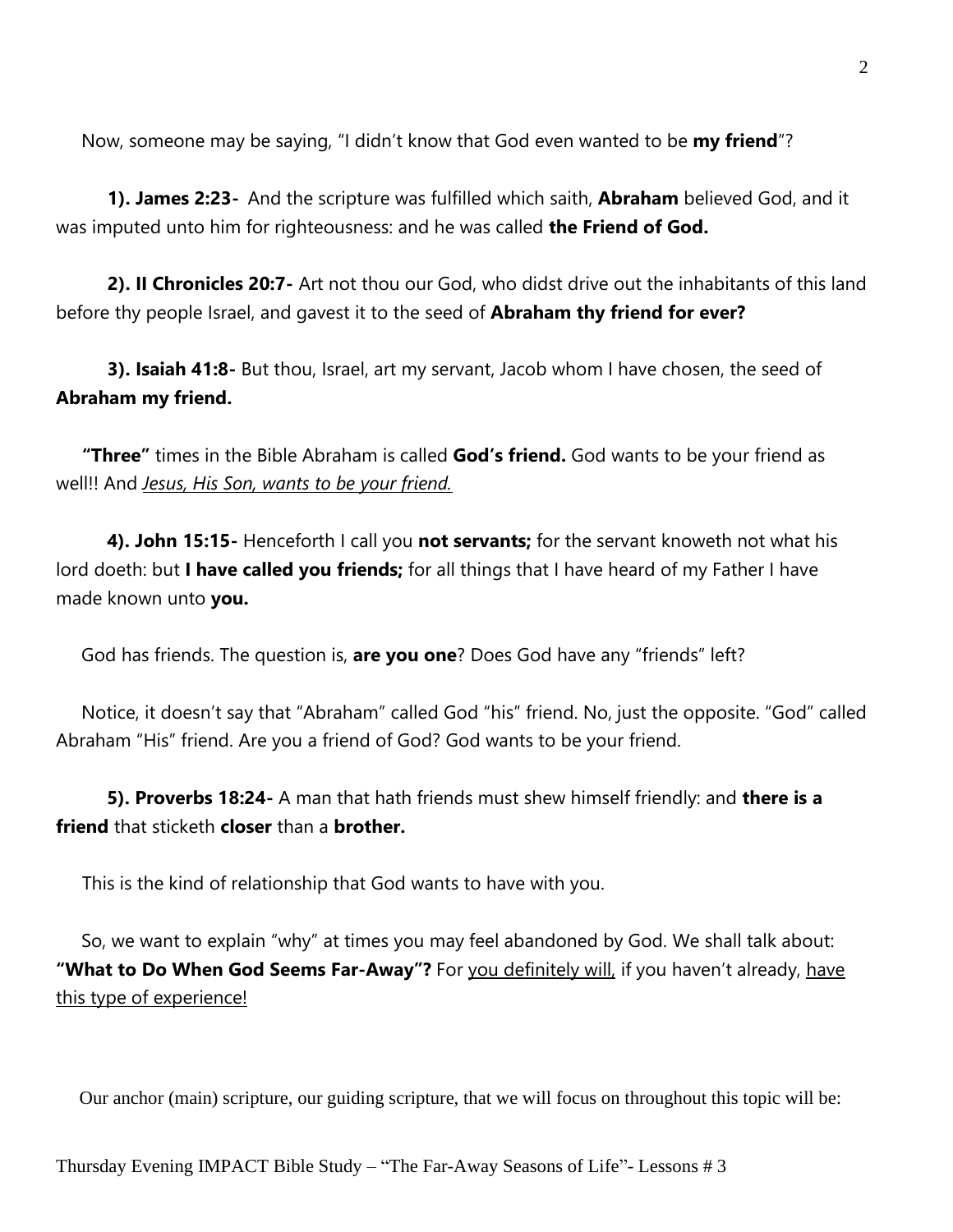**6). II Chronicles 32:31b (AMP)- "……God left him** *alone* **only** to **test** him, in order to know *everything* that was in his **heart.**

 **MAIN POINT:** God will "intentionally" allow you feel as if He has moved away from you. To allow you feel as if He has left you. You **will** come to a place, if you hadn't already, where **God seems far way.** 

So, we will focus on **"three"** things: God's Promise. His Presence, and His Purpose.

I. **His Promise-** This is God's Omnipresence

**a). Promise # 1- Hebrews 13:5b- "…..**for he hath said, I will **never leave thee**, nor forsake thee.

**b). Promise # 2- Matthew 28:20b- "…..**and, lo, **I am with you always,** even unto the end of the world. Amen.

You may ask, "What if I mess up, and mess up really bad? Won't He leave me then?

 Let me tell you **"Why"** He will **never** leave you. It goes back to the question that Jesus asked, "My God, my God, why have you **forsaken me?"** Jesus *substituted* His life for any bad mistakes that you may make. On the cross Jesus was allowing God to, *"Punish Him, so that you do not have to be punished".* 

 God forsook Jesus, He left Jesus alone on the cross, so that He doesn't have to **ever**  forsake you because of anything bad that you might do.

II. **His Presence-** This refers to our conscious presence.

Before we explain *God's Purpose,* we must have a very good understanding of *God's Presence.* 

**God doesn't ever disappear!!!** He's too big to hide. **But sometimes our eyes are simply too small to see Him.**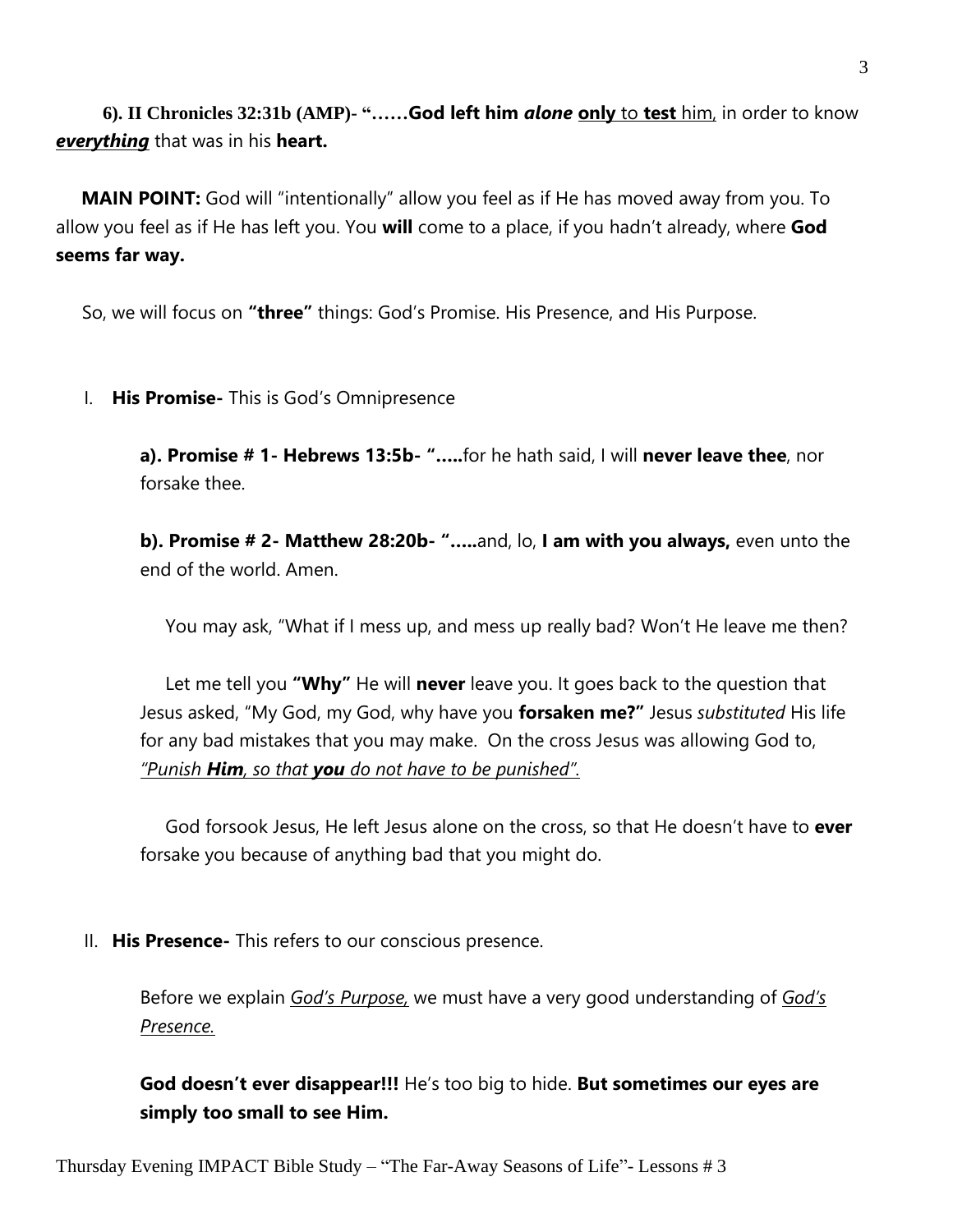At certain times, God has been known to play *"hide-and-go-seek".* He hadn't actually left, the only thing that has changed, is that He is now *requiring* that you try to **find** Him. He wants to see how much you really want/desire Him. This may be referred to as the *"silence of God".*

 **1). Jeremiah 29:13-** And ye shall **seek** me, and **find** me, **when** ye shall **search** for me with *all your heart.*

 **2). Proverbs 8:17 (AMP)-** "I love those who love me; And those who **seek** me early *and* **diligently** will **find** me.

**FIRST FIVE STAR SENTENCE:** When you can't **"feel"** God; **"find"** God.

 When God plays "hide-and-go-seek", He removes your "awareness" that He's there. That's why you don't "feel" Him.

 When you don't "feel" God, many times it's intentional on God's part. Why? So that you can tell whether or not you're guided by **"faith"** or **"feelings".**

**SECOND FIVE STAR SENTENCE:** When you don't **"feel"** it; **"faith"** it.

He's trying to get you to the point where, you will say, "If I don't **"feel"** Him, my **"faith"** assures me that He is here. At this point, *it is all about "faith" and not "feelings".* 

## **III. His Purpose**

**1). II Chronicles 32:31b-** "…. God **left him** *alone only to test him*, in order to **know everything** that was in his **heart.**

Let us now talk about the **"purposes"** for which God allows you to not be able to feel His presence.

**a).** He want's you to live by **"faith"** and not by **"feelings".**